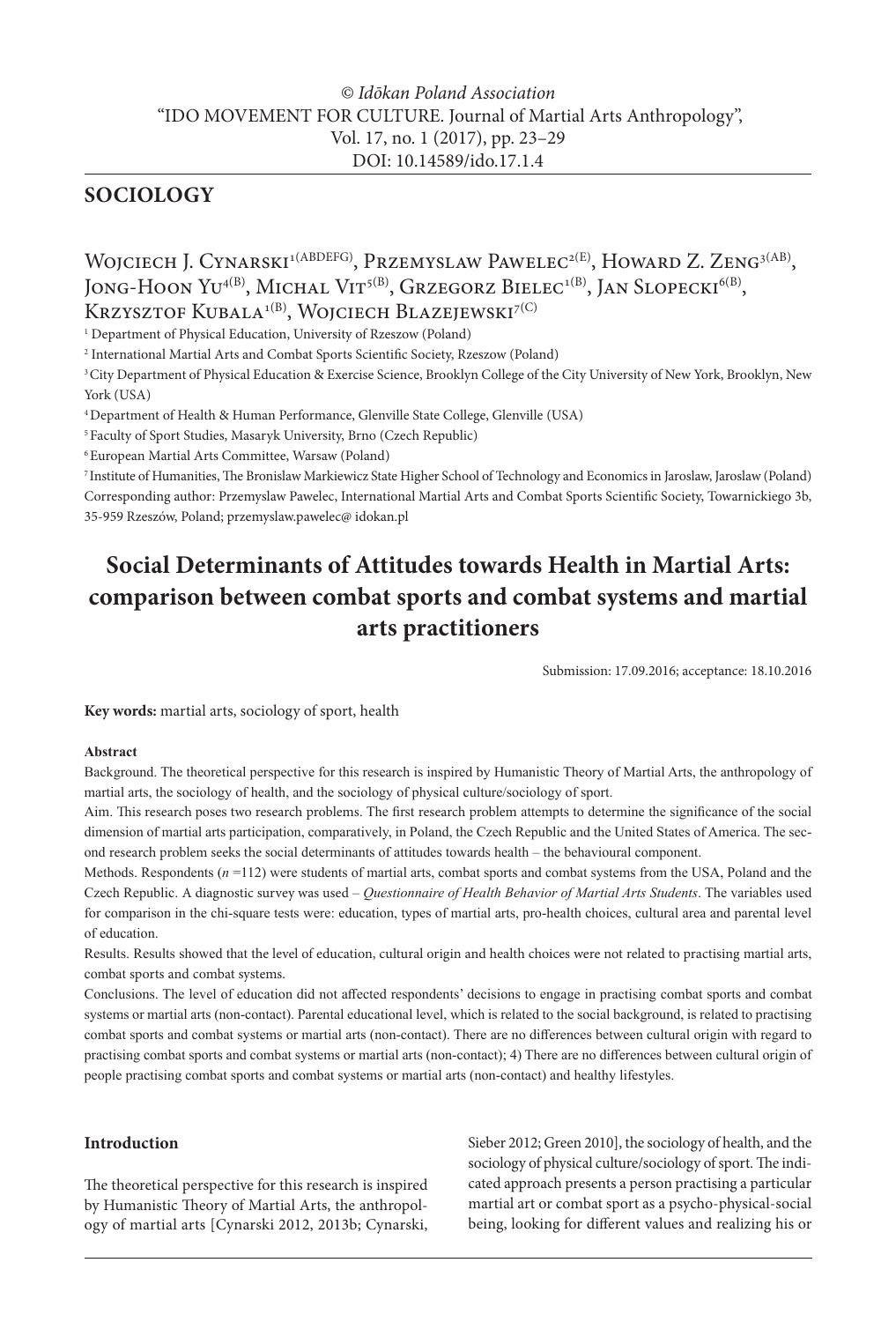her needs. Therefore an appropriate conceptual language is adopted: in the context of this study, traditional martial arts are defined as "a historic category of flawless methods of unarmed combat fights and use of weapons combined with a spiritual element" [Cynarski, Skowron 2014: 63]. Examples include modern *jujitsu*, *chow gar, goshin-ryu jujitsu*, *jujitsu* styleless, *idokan jujitsu*, *karate idokan*, *iaido*, *aikibudo*, *kung-fu*, *isshin-ryu karate*, *jujitsu goshinjutsu*, and *aikido*. The philosophy of traditional martial arts indicates a conditioned attitude towards health and carnality. This philosophy concerns not only the fight itself but also the many values of human life and the meaning of the human path [Kiyota, Kinoshita 1990; Kim, Bäck 2000; Tarabanov 2011; Cynarski 2013b; Shishida, Flynn 2013; Tan 2014]. While combat sport is understood as "derivative of the martial arts traditions of the East or the West, whose distinctive feature is sports rivalry. The fight may be direct (but the rules protect the health of players) or in the form of expression of motion (demonstrational forms). Sometimes there are different formulas for competitive sports (as in kick-boxing) or competitions (as in taekwondo ITF)" [Cynarski, Skowron 2014: 61].

Examples include Mixed Martial Arts (MMA), kickboxing, judo, and taekwondo<sup>1</sup>. In turn conception of combat system, such us Krav Maga, is used as "a simplified technical and tactical training programme of hand-tohand combat or with the use of weapons in a fight at close range, performed especially in the uniformed services (as well as in a popular/ commercialized version as a self-defence course)" [Cynarski, Skowron 2014: 61].

Furthermore, the sociology of health, physical culture or sport seeks a way to describe and interpret healthy behaviours, particularly in areas defined as physical culture; leisure time, taking care of one's own body and the hygiene of rest contribute to the "culture of health". This culture also contains strictly pro-health behaviours, eating habits and attitudes towards drugs. Sport, understood in a broad sense (but not as "competitive sport"), also serves physical culture and health. Nonetheless, sport, which generally serves a different purpose than preserving health, is poorly represented in discussions on this subject [Duda 2001; Michelini, Thiel 2013; Cox 1993; Obeng-Odoom 2012].

In the case of traditional martial arts, however, good health and its positive effects of their practise (efficiency, capacity) are often mentioned. This applies to the beneficial effects on both physical and mental health [Fuller 1988; Galantino *et al.* 2005; Litwiniuk, Cynarski, Blach 2006; Burke *et al.* 2007; Litwiniuk *et al.* 2007; Cynarski *et al.* 2008; Bin *et al.* 2010; Tarabanov 2011; Winkle,

Ozmun 2003]. In general, "Research topics varied widely, and included health, injuries, competition, morals and psychology, and herbal medicine. Most found positive effects on health" [Bin *et al.* 2010: 205].

The authors of this study reluctantly use the term "behaviour", which is still in use, as a result of behaviourism [Manfredo 1992]. A better term to describe the health culture arising from the humanistic paradigm would be "proceedings" as conscious human choices. No less important is the cultural context and values shared by the respondents, which in the case of martial arts have repeatedly been taken into account [Obodynski, Cynarski 2003; Cieszkowski, Sieber 2006; Cynarski, Yu 2011; Cynarski 2012].

In this regard, this research poses two research problems. The first research problem attempts to determine the significance of the social dimension of martial arts participation, comparatively, in Poland, the Czech Republic and the USA. The first research question is as follows: Is the practice of different martial arts correlated with social background? The second research problem seeks the social determinants of attitudes towards health – the behavioural component. The second and third research questions are the following: What do behavioural components and attitudes towards health look like in each group? Are there any differences in the results connected with the country of origin and residence, and if so, what is their cause?

The following four hypotheses were formulated: 1) Education variables differentiate preferences for practising martial arts, 2) The differences in opinions of the respondents from each country are primarily related to educational level and the preferences of practised sports are primarily due to cultural differences, 3) Greater concerns about health steer people towards martial arts that involve less contact, 4) The differences in opinions of respondents from the selected countries concerning health care and martial arts preferences primarily result from cultural differences.

#### **Material and Methods**

#### **1. Sample**

The research sample was 112 students of martial arts, combat sports and combat systems in Poland (five centres), the Czech Republic (one centre) and the United States (one centre), in groups randomly selected. Those adept at martial arts dominated (79.45% of all respondents) over practitioners of combat sports (19.65%) and combat systems (0.9%). Poles constituted 62.5% of the respondents, whereas Czechs and Americans constituted 18.75% each. Overall, there were significantly more men (74.1%) than women (25.9%) among the respondents, with 25.72% women in Poland, 33.34% in the United

<sup>1</sup> Judo and taekwondo are both martial arts and combat sports, but in its present form a paradigm of competitive sports dominates in them [Villamon *et al*. 2004; Perez-Gutierrez *et al*. 2015; Yu *et al*. 2015].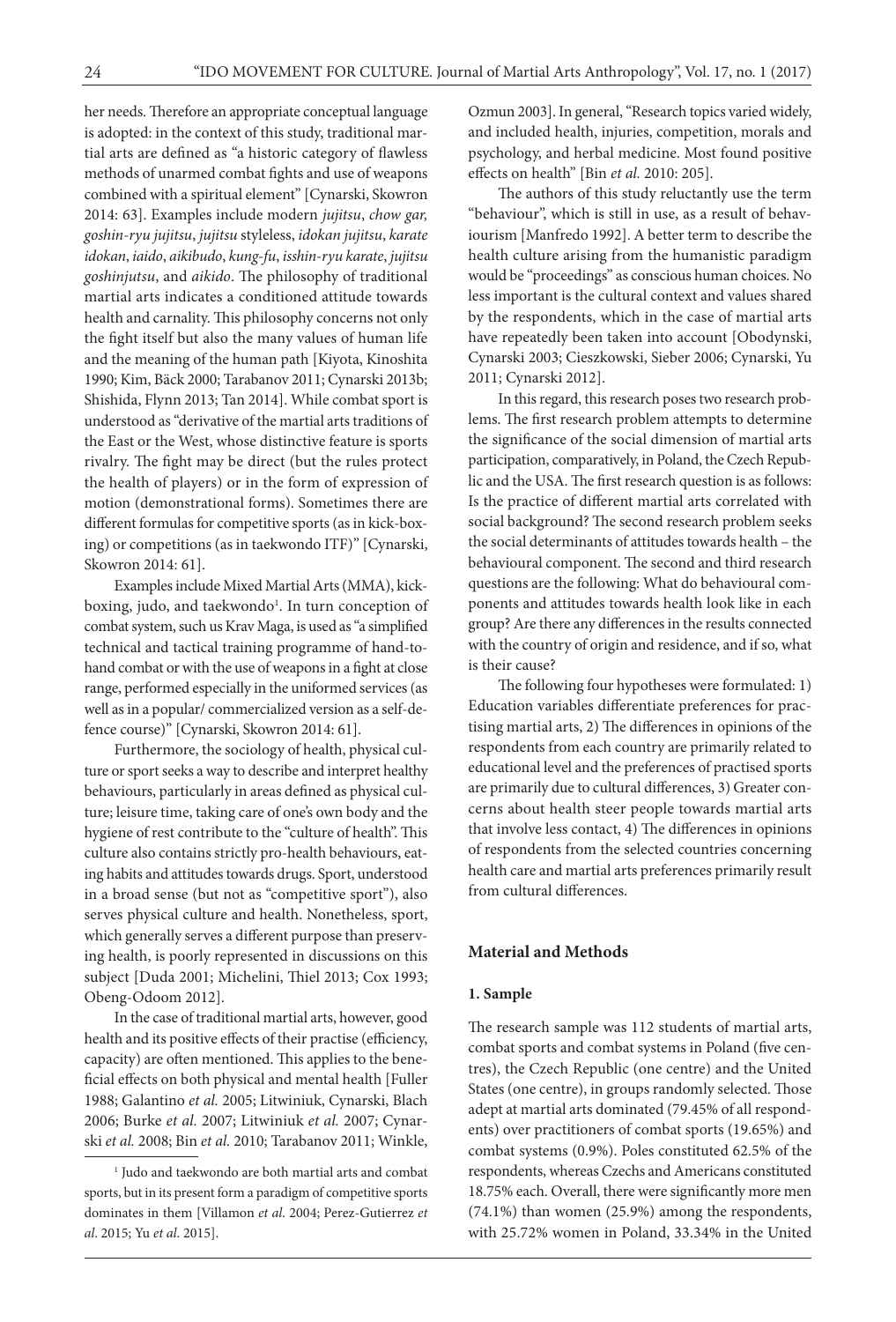States and 19.05% in the Czech Republic. The average participant age was 21.1 in Poland, 22.16 in the United States, and 27.67 in the Czech Republic. It was assumed that the Poles and Czechs would represent people of an East European cultural area and residents of the United States would represent an American culture.

#### **2. Questionnaire**

This research on young people and students on their activities in the field of physical culture and their attitudes towards health (health culture) has taken into account various factors and indicators on the state of activity [Litwiniuk *et al.* 2004; Cynarski *et al.* 2014]. There are current attempts to determine and standardize research tools such as *Health Behaviour in School-aged Children* (HBSC) questionnaires [Woynarowska, Mazur 2012], to analyse the health behaviours and selected health indicators of schoolchildren. The *Health Behaviours of University Students Questionnaire* (HBUSQ) [Litwiniuk, Grants 2010] is an adaptation of the HBSC study. However, the *Questionnaire of Health Behaviour of Martial Arts Students* (QHBMAS) [Cynarski *et al.* 2011; Cynarski, Zeng 2011] has been adapted to the HBUSQ for environmental studies of people practising martial arts in terms of their attitudes towards health. Hence, the authors of this article adopted a QHBMAS questionnaire [Cynarski *et al.* 2011], which has been previously tested in studies in several European countries, China (PRC) and the United States<sup>2</sup>. According to the survey methodology, the final version of the QHBMAS was preceded by a pilot study. Also, research in several countries showed that the questionnaire is well understood by respondents. Respondents fill the QHBMAS by selection of one (thirty-three questions) or multiple choices (nine questions) [Zeng *et al.* 2013a: 84].

The QHBMAS is composed of fifty questions divided into five thematic blocks. The first block contains personal data. The second concerns leisure time activities. The third block refers to eating habits, the fourth to health risk behaviours, and the fifth to hygiene. Health-related elements in the survey included 1) regular consumption of meals, 2) eating between three and five meals a day, 3) consumption of fruit and vegetables, 4) eating fish at least once a week, 5) not adding salt (or the infrequent use of salt) to dishes, 6) limited or ("partially limited") consumption of sweets, 7) consumption of wholemeal bread, 8) eating at least three or four meals a week containing meat, 9) not smoking cigarettes, 10) not using illicit drugs (inhalants, marijuana/hashish, amphetamine,

LSD, cocaine, ecstasy and others), 11) not using anabolic steroids, 12) daily cleaning of the entire body, 13) washing hands before every meal, and 14) brushing teeth at least once a day and with 15) specific products.

#### **3. Variables**

The variables used for comparison were: education, pro-health choices, cultural area and parental level of education. In each case, there were two categories, because types of martial arts as were criteria for comparison.

Martial arts, combat sports and combat systems were divided according to their contact intensity. Category "Combat sports and combat systems" included MMA, kickboxing, judo, taekwondo, and Krav Maga. "Martial arts (non-contact)" included modern *jujitsu*, *goshin-ryu jujitsu*, *jujitsu* styleless, idokan *jujitsu*, karate *idokan*, karate *isshin-ryu*<sup>3</sup> , *iaido*, *goshinjutsu*, *jujitsu*, *chow gar, aikibudo*, *kung fu*, and *aikido*.

Regarding education, the level of education of respondents' was divided into *higher education and high school education or less.* Furthermore, in the questionnaire the characteristic responses for healthy behaviour were selected. A pro-health behaviour was considered when respondents 1) have from two to four (and more) hours free time in a week day, 2) have from five to six (and more) hours free time in a weekend, 3) doing physical activity twice a week and more, 4) doing travel for tourist reasons during an academic year four and more, 5) always doing travel for tourist reasons on winter/summer holidays, 6) always spend theirs time (while on holiday) actively, 7) eating regulary, 8) eating four or five meals a day, 9) not taking any supplement or pharmacologists substances, 10) eating fruits and vegetables, 11) eating fish, 12) not adding salt to their dishes, 13) trying to cut down on the amount of sweets, 14) drinking one or two glasses of milk (or dairy poroduct) a day, 15) eating a wholemeal bread, 16) eating form one to four dinners with meat in a week, 17) not drinking alcohol, 18) not smoking cigarettes, 19) not using any psychoactive substances, 20) not using anabolic or similar substances, 21) taking a shower everyday, 22) washing hands more than once, 23) washing teeth every day and 24) using extra hygiene mouth.

Anti-health behaviour was considered when respondents 1) have less than two hours free time in a week day, 2) have less than six hours free time in a weekend, 3) doing physical activity less than twice a week, 4) doing travel for tourist reasons during an academic year less than four, 5) not always doing travel for tourist reasons on winter/summer holidays, 6) not always spend theirs time (while on holiday) actively, 7) eating irregulary, 8) eating less or more than four or five meals a day, 9) taking any supplement or

<sup>2</sup> According to the survey methodology, a tool preparation was preceded by a pilot study. Research in several countries has shown that the questionnaire is well understood by respondents. Validity was not specified because it is generally not practised in this method.

<sup>3</sup> Both karate *Idokan* and *Isshin-ryu* reject sport competition.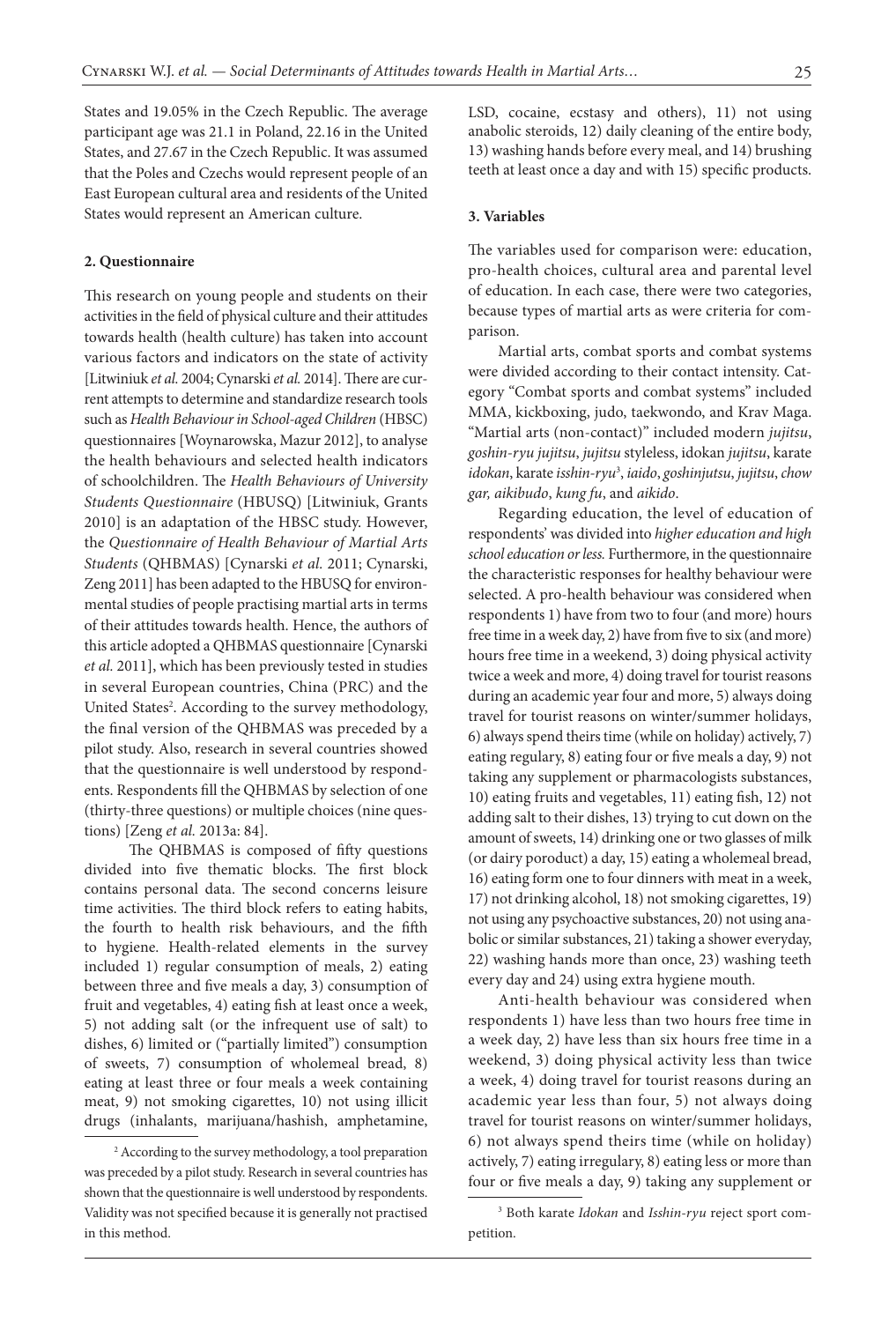|                             | <b>Type of Martial Arts</b>      |                            |
|-----------------------------|----------------------------------|----------------------------|
|                             | Combat sports and combat systems | Martial arts (non-contact) |
| <b>Education</b>            | 89 (79.5%)                       | 23 (20.5%)                 |
| Higher                      | 45 (40.2%)                       | 14 (12.5%)                 |
| Less                        | 44 (39.3%)                       | $9(8.0\%)$                 |
| <b>Health choices</b>       | 23 (20.6%)                       | 89 (79.4%)                 |
| Pro-health                  | 17 (15.2%)                       | 67(59.8%)                  |
| Anti-health                 | $6(5.4\%)$                       | 22(19.6%)                  |
| Parental level of education | 75 (67.4%)                       | 37 (32.6%)                 |
| Up to Secondary School      | 49 (44.2%)                       | 15 (13.4%)                 |
| Higher                      | 26 (23.2%)                       | 22 (19.2%)                 |
| Cultural area               | 23 (20.5%)                       | 89 (79.5%)                 |
| American                    | $7(6.3\%)$                       | 14 (12.5%)                 |
| East European               | 16 (14.2%)                       | 75 (67.0%)                 |
| Note: $n = 112$             |                                  |                            |

**Table 1.** Distribution of respondents among the categories considered in the study.

Source: Own research.

pharmacologists substances, 10) not eating fruits and vegetables, 11) not eating fish, 12) adding salt to their dishes, 13) not trying to cut down on the amount of sweets, 14) drinking less than one or two glasses of milk (or dairy poroduct) a day, 15) not eating a wholemeal bread, 16) eating more than one to four dinners with meat in a week, 17) drinking alcohol, 18) smoking cigarettes, 19) using any psychoactive substances, 20) using anabolic or similar substances, 21) taking a shower less than everyday, 22) washing hands less than once, 23) washing teeth less than every day and 24) not using extra hygiene mouth.

For the variable "cultural area" American and East European cultures were adopted as the two categories. Finally, it was also essential to examine the auxiliary hypothesis that assumes the practise of different types of martial arts is correlated with a social background. It was thus concluded that the social background of a person will be determined by 1) personal level of education, 2) parental level of education, and 3) profession [Gillbert 2014: 10-11]. It was assumed that these indicators are associated with membership to a particular social class, expressed *inter alia* by socio-professional categories [Gillbert 2014: 10-11]. In this case, the social layer is divided into middle, higher and lower classes. However, due to the lack of responses concerning acquired and performed parental professions and the previously analysed level of practitioner education, the survey was limited to merely describing the parental level of education as a factor for determining the social background of the respondents.

#### **4. Procedure**

A diagnostic survey method was used for this study. A purposive sampling of centres (clubs, schools) was used with a random sample of participants. Respondents (n =112) were students of different martial arts, combat sports and combat systems from the USA, Poland and the Czech Republic. The tool was administered in groups practicing the combatives in 2013-2014 by the authors. All respondents agreed to participate on it.

This study was approved by the Ethics Committee of Idokan Poland Association (IPA) beforehand.

#### **5. Statistical Analyses**

Descriptive statistics were used for the data analysis. A chi-square test was used to verify the hypotheses. The level of significance was set at *p* < 0.05.

#### **Results**

Table 1 shows the distribution of respondents among the categories (Results with Yate`s correction).

There were no statically significant differences between practitioners of combat sports and combat systems or martial arts (non-contact) groups with regard to education ( $\chi^2_{1} = 0.79, p = 0.37$ ), cultural area ( $\chi^2_{2} = 2.6, p$  $= 0.11$ ), health choices ( $\chi^2_{3} = 0.02$ ,  $p = 0.89$ ), although we found differences between the two groups with respect to parental level of education ( $\chi^2_{4} = 12.08$ ,  $p = 0.001$ ). Finally, there were no differences between practitioners of American or East European cultural areas groups with regard to health choices ( $\chi^2$ <sub>5</sub> = 0.79, *p* = 0.37).

### **Discussion**

The state of knowledge is this area is limited. Although there are environmental studies of martial arts that address active lifestyles and systematic (often daily) training [Cynarski, Yu 2011] as well as conscious activity in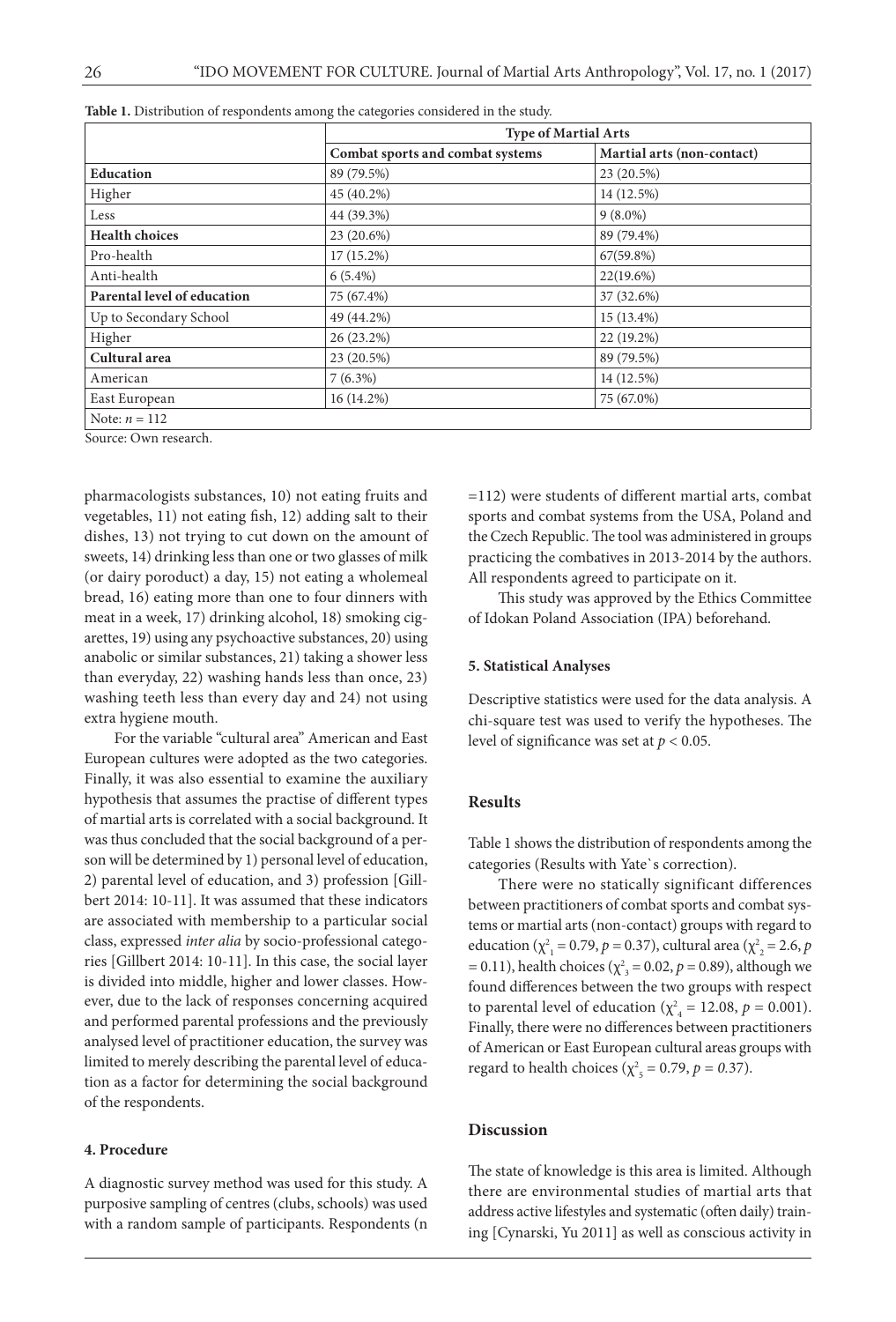healthy lifestyles [Cynarski *et al*. 2012; Boguszewski *et al.* 2014], there is little research that utilises a QHBMAS tool.

Larger American-Chinese-Polish studies of this type were carried out with the use of QHBMAS and implemented in the People's Republic of China. Based on the results of the young Chinese people practising wushu [Zeng *et al.* 2013a, b] it was found that the residents of East Europe and American culture areas performed better (the "health" and "nutrition" factors).

The similar results of Central-European and American research reported in this study may result from the cultural similarities of Western countries. Differentiating cultural factors can only enhance the comparison of different cultures. By contrast, choosing combat sports and combat systems or martial arts (non-contact) may be conditioned by temperament levels and other factors.

Conclusions from Vertonghen and Theeboom's [2010: 535] study stated that "Hence, it can be assumed that participants' socio-economical background might also have an influence on the type of martial arts involvement". Especially important is exactly description of differences among the adepts of the martial arts, combat sports and combat systems from different social and cultural areas.

This study found the following: 1) The level of education did not affected respondents' decisions to engage in practising combat sports and combat systems or martial arts (non-contact); 2) Parental educational level, which is related to the social background, is related to practising combat sports and combat systems or martial arts (non-contact); 3) There are no differences between cultural origin (Central Europe and the USA) with regard to practising combat sports and combat systems or martial arts (non-contact); 4) There are no differences between cultural origin of people practising combat sports and combat systems or martial arts (non-contact) and healthy lifestyles.

This study should be treated as a preliminary stage for the issues undertaken because of the assumptions made and a set scope of the study. It includes only one important element of the category "social background" (cultural capital), while a few US respondents does not allow to draw radically formulated generalized conclusions.

#### **Acknowledgements**

This research was developed under the patronage of the Division of Sociology and Anthropology and Division of Pedagogy of the International Martial Arts and Combat Sports Scientific Society (IMACSSS). Project IMACSSS 1/2011: *Martial Arts – Social Dimension of Participation. Specifically Project IMACSSS 1A/20111: Social conditions of participation in schools and clubs of martial arts, and IMACSSS 1B/2011: Social determinants of attitudes towards health – the behavioural component.*

#### **References**

- 1. Boguszewski D., Adamczyk J.G., Suchcicka B., Slyk E., Bialoszewski D. (2012), *The estimation of health-related behaviours of men practising aikido and capoeira*, "Ido Movement for Culture. Journal of Martial Arts Anthropology", vol. 14, no. 2, pp. 41-46.
- 2. Bu B., Haijun H., Yong L., Chaohiu Z., Xiaoyuan Y., Singh M.F. (2010), *Effects of martial arts on health status: A systematic review*,"Journal of Evidence-Based Medicine", vol. 3, no. 4, pp. 205-219.
- 3. Burke D.T., Al-Adawi S., Lee Y.T., Audette J. (2007), *Martial arts as sport and therapy*, "Journal of Sports Medicine and Physical Fitness", vol. 47, no. 1, pp. 96-102.
- 4. Cieszkowski S., Sieber L. (2006), *Far Eastern Martial Arts in the Perspective of Culture Sciences*, "International Journal of Eastern Sports & Physical Education**"**, vol. 4, no. 1, pp. 217-226.
- 5. Cox J.C. (1993), *Traditional Asian Martial Arts Training: A Review*, "Quest"**,** vol. 45, no. 3, pp. 366-388.
- 6. Cynarski W.J. (2013a), *A review of literature: definitions, ideas, theories, anthropology, values and roles in physical education and recreation* [in:] H. Zeng, W.J. Cynarski, *Martial Arts Anthropology, Participants' Motivation and Behaviours. Martial Arts in Chanshu: Participants' Motivation, Practice Times and Health Behaviours*, Lambert Academic Publishing, Saarbrucken, pp. 9-54.
- 7. Cynarski W.J. (2013b), *General reflections about the philosophy of martial arts*, "Ido Movement for Culture. Journal of Martial Arts Anthropology", vol. 13, no. 3, pp. 1-6.
- 8. Cynarski W.J. (2010), *Social research of Far-Eastern martial arts in Poland*, "Revista de Artes Marciales Asiaticas", vol. 5, no. 1, p. 77-90.
- 9. Cynarski W.J., Litwiniuk A., Kubala K., Zeng H.Z., Yu J.H., Slopecki J., Vit M. (2012), *Chosen aspects of lifestyle of students practicing martial arts* [in:] *International Martial Arts And Combat Sports Scientific Society Conference. Game, Drama, Ritual in Martial Arts and Combat Sports*, http://www.uisp. it/lazio/files/principale/IMACSSS%202012Conference%20 Genova%20 %203rdAnnouncement.pdf (access Oct. 2012).
- 10. Cynarski W.J., Litwiniuk A., Sieber L. (2008), *Health education through traditional martial arts* [in:] A. Dencikowska, S. Drozd, W. Czarny, *Physical activity as a factor supporting the development and health*, University Press, Rzeszow, pp. 47-55.
- 11. Cynarski W.J, Obodynski M., Barabasz Z., Zadarko E. (2014), *Physical culture of students in times of system transformation after 1989 in medical colleges and universities in Poland*, "Scientific Review of Physical Culture", vol. 4, no. 2, pp. 130-141.
- 12. Cynarski W.J., Sieber L. (2012), *Towards a general theory of fighting arts* [in:] W.J. Cynarski, *Martial Arts Phenomenon – Research and Multidisciplinary Interpretation*, University Press, Rzeszow, pp. 16-26.
- 13. Cynarski W.J., Skowron J. (2014), *An analysis of the conceptual language used for the general theory of martial arts*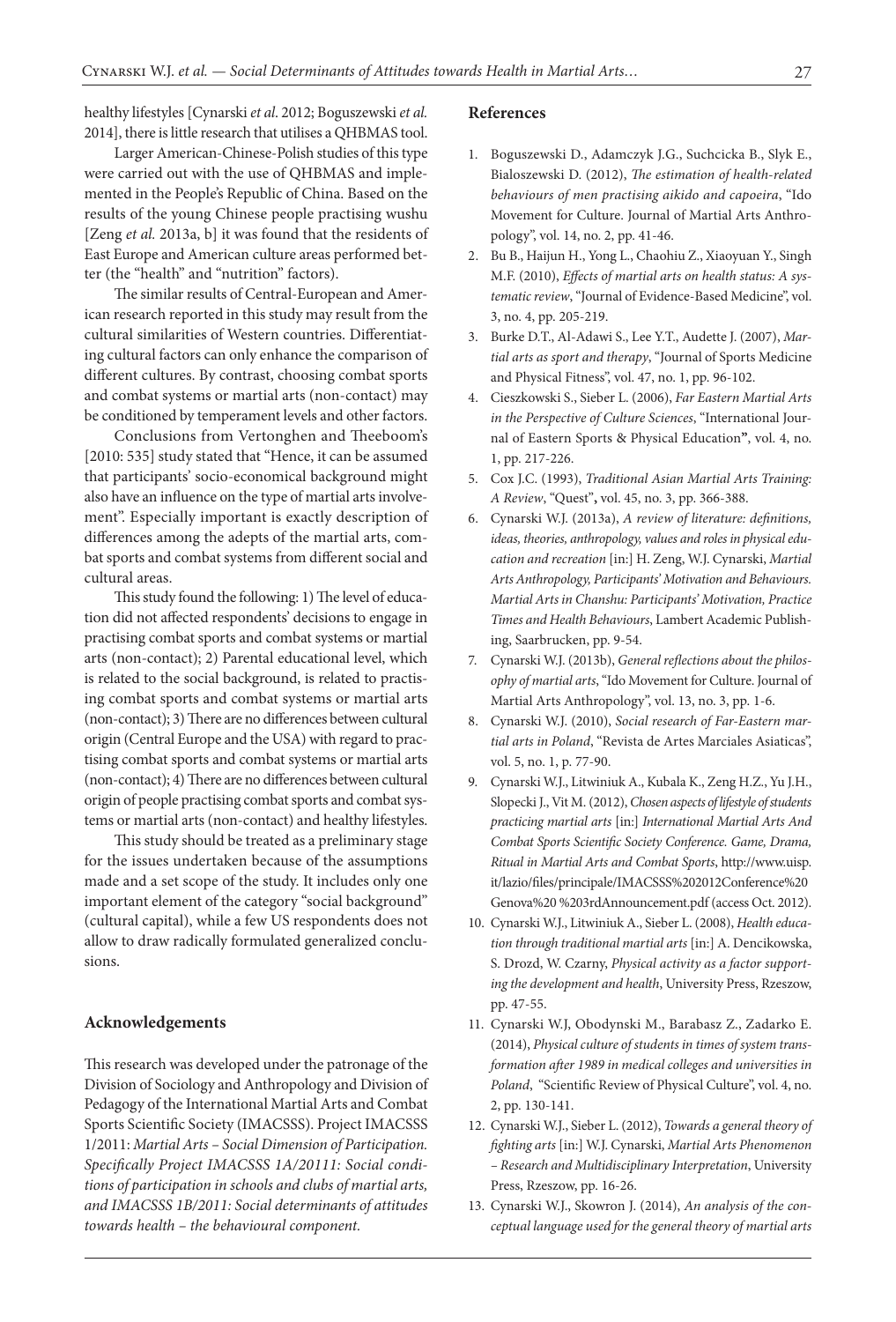*– Japanese, Polish and English terminology*, "Ido Movement for Culture. Journal of Martial Arts Anthropology", vol. 14, no. 3, pp. 49-66.

- 14. Cynarski W.J., Yu J.H. (2011), *The Lifestyle of People Practicing the martial Arts – Active, Healthy, and Creative*, "Pan-Asian Journal of Sports & Physical Education", vol. 3, no. 4, pp. 35-44.
- 15. Cynarski W.J., Zeng H.Z. (2011), *Research/Projects: Martial Arts – the social dimension of participation*, http:// www.imacsss.com/researchprojects.html (access Jan. 2016).
- 16. Cynarski W.J., Zeng H.Z., Litwiniuk A. (2011), *Questionnaire of Health Behavior of Martial Arts Students (QHBMAS)*, http://www.62.93.45.40/imacsss/images/qhbmas%20 revised.pdf (access Jan. 2016).
- 17. Duda J. (2001), *Achievement goal research in sport: pushing the boundaries and clarifying some misunderstandings* [in:] G.C. Roberts, *Advances in motivation in sport and exercise*, Human Kinetics, Champaign, pp. 129-182.
- 18. Fuller J.R. (1998), *Martial arts and psychological health*, "British Journal of Medical Psychology", vol. 61, no. 4, pp. 317-328.
- 19. Galantino M.L., Shepard K., Kraft L.,Laperriere A., Ducette J., Sorbello A., Barnish M., Condoluci D., Farrar J.T. (2005), *The effect of group aerobic exercise and tai chi on functional outcomes and quality of life for persons living with acquired immunodeficiency syndrome*, "Journal of Alternative and Complementary Medicine", vol. 11, no. 6, pp. 1085*-*1092.
- 20. Gillbert D.L. (2014), *The American Class Structure in an Age of Growing Inequality*, SAGE Publications, Thousand Oaks.
- 21. Green T.A. (2010), *Invented tradition* [in:] T.A. Green, *Martial Arts in the World: An Encyclopedia of History and Innovation*, ABC-Clio, Santa Barbara, p. XX.
- 22. Kim D., Back A. (2000), *The way to go: philosophy in martial arts practice*, Nanam, Seoul.
- 23. Kiyota M., Kinoshita H. [eds.] (1990), *Japanese martial arts and American sports: cross cultural perspectives on means to personal growth*, Nihon University, Tokyo.
- 24. Litwiniuk A., Cynarski W.J., Blach W. (2006), *Skill and wholesome aspects of training martial arts* [in:] *World Scientific Congress Of Combat Sports And Martial Arts. Proceedings of the First World Scientific Congress of Combat Sports and Martial Arts*, PTNKF, Rzeszow, pp. 58-59.
- 25. Litwiniuk A., Cynarski W.J., Saczuk J., Wasiluk A., Wilczewski A. (2007), *Combat sports as form of addiction prophylaxis* [in:] *FIEP European Congress ,,Physical Education And Sport: Teachers` Preparation and their employability in Europe"*. *Book of Abstracts*, Comenius University, Bratislava, p. 78.
- 26. Litwiniuk A., Grants J. (2010), *Health Behaviors of University Students Questionnaire (HBUSQ)* [in:] *Baltic Sport Sciences Conference. Physical Activity And Sport In Hanging Society: Research, Theory, Practice And Management. Proceedings Book*, Latvian Academy of Sport Education, Riga, http://www.lspa.lv/index. php?option=comcontent&view=article&id =311:physical-activity-and-sport-inchanging-society-research-theo-

ry-practice-and-manageme nt&catid=35:ptniecba (access Jul. 2010).

- 27. Litwiniuk A., Huk-Wieliczuk E. (2004), *Physical activity students of physical education on the background of other types of healthy*, "Annales Universitatis Mariae Curie-Sklodowska", vol. 59, no. 14, pp. 414-417.
- 28. Manfredo M.J., Michael J. [eds.] (1992), *Influencing Human Behavior. Theory and Applications in Recreation, Tourism, and Natural Resources Management*, Sagamore, Champaign.
- 29. Michelini F., Thiel A. (2013), *The Acceptance of "Sport" in the Communication of the Health System. A Sociological Analysis*, "European Journal for Sport and Society", vol. 10, no. 4, pp. 325-344.
- 30. Obeng-Odoom F. (2012), *Health, wealth and poverty in developing countries: Beyond the State, market, and civil society*, "Health Sociology Review", vol. 21, no. 2, pp. 156-164.
- 31. Obodynski K., Cynarski W.J. (2003), *The ascetic pattern of the body culture in the Japanese ways of non-aggression* [in:] J. Kosiewicz, K. Obodynski*, Sport in the Mirror of the Values*, University of Rzeszow, Rzeszow, pp. 131-141.
- 32. Perez-Gutierez M., Valdes-Badilla P., Gomez-Alonso M.T., Gutierez-Garcia (2015), *Bibliometric analysis of taekwondo articles published in the Web of Science (1989-2013)*, "Ido Movement for Culture. Journal of Martial Arts Anthropology", vol. 15, no. 3, pp. 8-21.
- 33. Shishida F., Flynn S.M. (2013), *How does the philosophy of martial arts manifest itself? Insights from Japanese martial arts*, "Ido Movement for Culture. Journal of Martial Arts Anthropology", vol. 13, no. 3, pp. 29-36.
- 34. Tan K.S.-Y., (2014), *Becoming an Aikidoka: Acculturation and Essentialism in the Practice of Aikido*, "Revista de Artes Marciales Asiaticas", vol. 9, no. 2, pp. 130-151.
- 35. Tarabanov A. (2011), *Therapeutic ethos and martial arts*, "Ido Movement for Culture. Journal of Martial Arts Anthropology", vol. 11, no. 1, pp. 33-36.
- 36. Vertonghen J., Theeboom M. (2010), *The social-psychological outcomes of martial arts practise among youth: a review*, "Journal of Sports Science and Medicine", vol. 9, no. 4, pp. 528-537.
- 37. Villamon M., Brown D., Espartero J., Gutierez-Garcia C. (2004), *Reflexive Modernization and the Disembedding of Judo from 1946 to the 2000 Sydney Olympics*, "International Review for the Sociology", vol. 39, no. 2, pp. 139-156.
- 38. Winkle J.M., Ozmun J.C. (2003), *Martial Arts: An Exciting Addition to the Physical Education Curriculum*, "Journal of Physical Education, Recreation & Dance", vol. 74, no. 4, pp. 29-35.
- 39. Woynarowska B., Mazur J. [eds.] (2012), *Trends in health behaviours and selected health indicators schoolchildren in 1990-2010*, University of Warsaw, Warsaw [In Polish].
- 40. Yu J.H., Cynarski W.J., Konukman F., Hazar F. (2015), *Taegeuk Series Poomsae* [in:] W.J. Cynarski, A. Niziol [eds], *IMACSSS International Conference and World Scientific Congress of Combat Sports and Martial Arts. Proceedings Book*, Rzeszow, http://wf.ur.edu.pl/Dzialalnosc-naukowa/